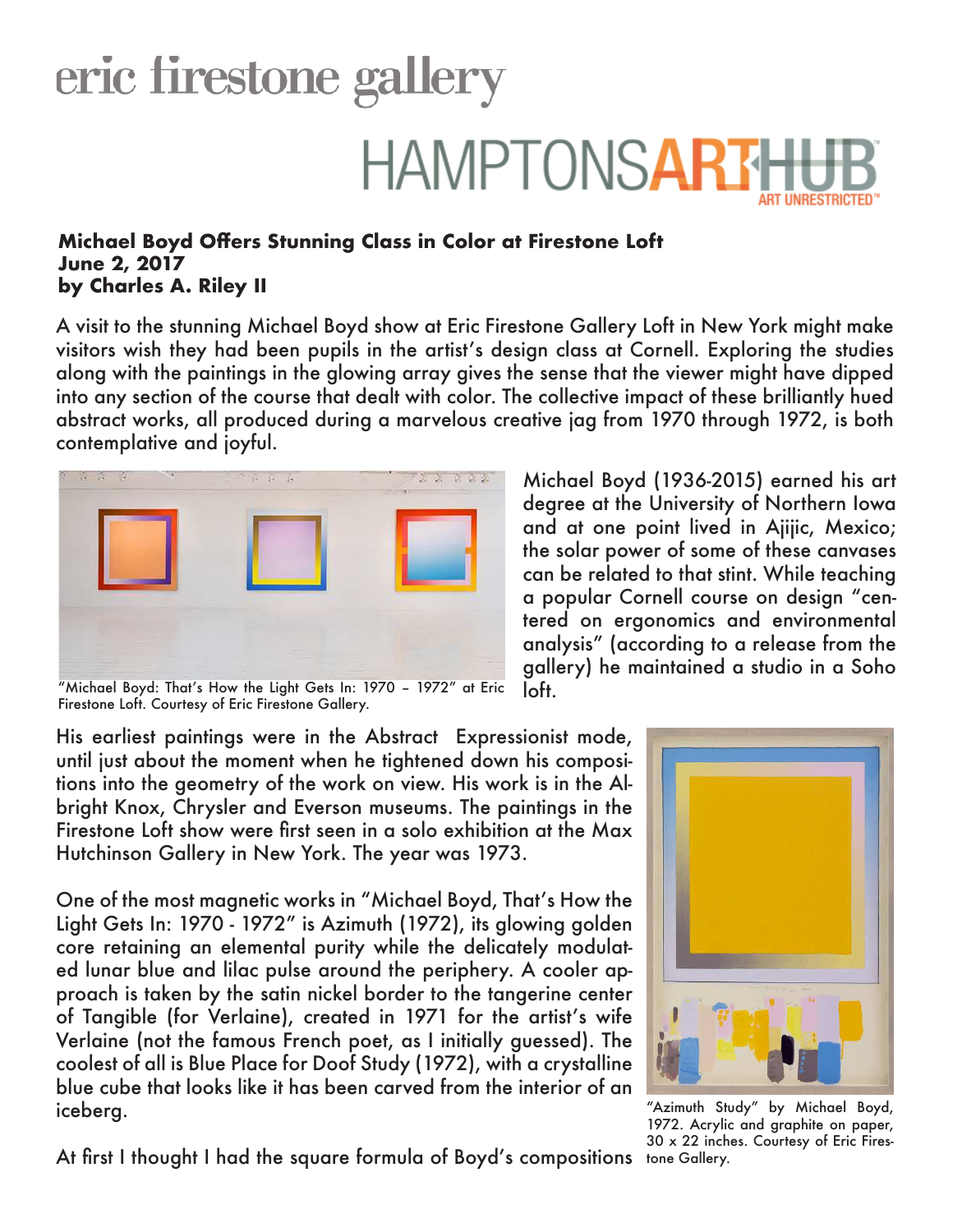figured out, relying on familiarity with Josef Albers, Frank Stella and Peter Halley. Like Boyd, Albers used systematic grouping of colors whose compositional baseline was the square. The two artists offer superb examples of the gutsy exploration of color combinations that lie far beyond the predictive charts and rules of harmony or complementarity that are taught in most art schools. In addition to the perceptual play of unusual color combinations within the square, the common denominator between Albers and Boyd is their 1-2-3 structure of nested boxes, a waltz meter that telescopes or projects depending on color choices (an exception for Boyd is the binary Orchard).



Then, just when the theme seemed clear, I picked up on what the gallery calls the "gradient" aspect of Boyd's paintings. This light-suffused gradation of color from more to less intense is what separates Boyd from Albers and many other geometric painters who keep color constant on the plane within the borders of form. The ombre as a graphic technique is no longer such a big deal.

Nowadays anyone with a Mac can manage the fading tone with a couple of keystrokes, but Boyd managed it degree-by-degree with painterly panache. The most dramatic example in the show is Cosmos (1970), which diagonally opposes the contrast between the full-throttle green and lilac border and its ghostly echo at the top right corner.

"Mosque" by Michael Boyd, 1972. Acrylic on canvas, 60 x 60 inches. Courtesy of Eric Firestone Gallery.

gressive array.

There are two possible approaches to this show: sun-

bathe in the radiant pleasure of the bright tones, or buckle down to analyze the method behind the pro-Spending as much time in contemplation of the studies as with the paintings, I was determined to enter the mindset of Boyd, deciphering the annotations (mostly notes on color names) and following the steps in the mixing of the tones that wound up on the canvas. I researched Boyd's theories via an article on his analytic philosophy of form published in Art Journal in 1991

The works on view at Firestone were the prelude to a period when Boyd was painstakingly working out ever more intricate structures involving tricky color choices.

under the title "Structure: A Personal History."

As he wrote, "Around 1973 I began to develop a complex compositional process combining systematic and intuitive elements in a grid-based format." It is no easy thing to move from this systematic "distribution of elements on a grid" to the kind of painting that moves viewers. After the series in this show, Boyd embarked on an even grander project in 1987 that took the plan of French Gothic cathedrals and "rationalized" a grid upon which he composed his colorful paint-

"Bridge" by Michael Boyd, 1972. Acrylic on canvas,

22 x 22 inches. Courtesy of Eric Firestone Gallery.